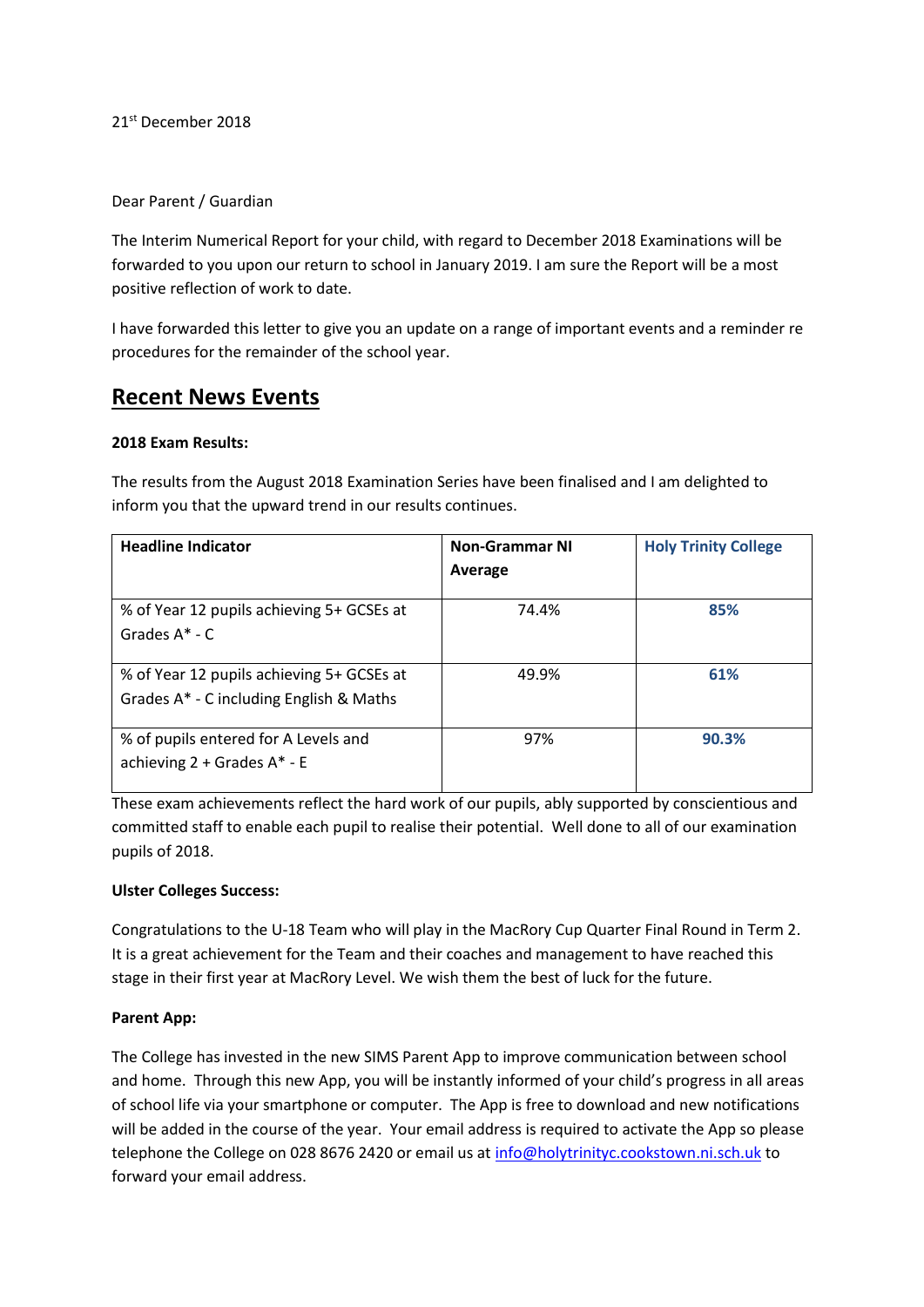## **New School Build:**

As you are aware the new School Build will be located on the current school site. Design plans are complete and the public consultation process has also concluded. Following final architectural reports and approval from the Department of Education, it is anticipated that a Planning Approval Application will be submitted to Mid-Ulster Council early in Term2. We appreciate the patience and support from everyone involved in reaching this milestone and we trust that we will have your continued support as the new College build comes to fruition.

## **Fund Raising:**

The new School Build is the biggest, most significant and most far-reaching project in our history. We have designed a 'state of the art' campus, which will provide huge opportunities for all pupils with regard to academic and vocational achievement, and enhanced extra-curricular possibilities. We will develop the skills and talent needed for our local economy, develop business and community partnerships, be innovative with technology development, enhance pupil well-being, build capacity via the expansion of sport and so on. The Department of Education will contribute substantially to our capital build but we have ambition for much more. As a school of, and for, our community, we do not request parents / guardians to subsidise the College on an annual basis via school funds, but we ask for your continued support with our many forthcoming fund raising events in order to build a better future for, and realise the true potential of, every boy and girl in our school community. An aldditional way to raising the necessary funds is via the Holy Trinity Alumni Association. I have enclosed an information / application form with regard to setting up a Standing Order for as little as £5 per month. Your support in returning completed application forms is very much appreciated. Together we will make this work for the benefit of our children.

# **Ready to Learn:**

Holy Trinity College aims to ensure that every young person has high aspirations, reaches their potential and are prepared for the challenges that life may bring them. There is a commitment to raising standards, reducing underachievement and attaining positive pupil outcomes whilst realising that the general welfare and personal development of all pupils is of paramount importance.

We are proud of the Pastoral Care we provide for all our pupils and we will do everything we can to ensure that each child is supported to feel happy, safe and secure, in order to thrive and achieve their potential.

Please find below an update on regular procedures / initiatives to ensure pupil success for the remainder of this academic year.

## **Pupil Tracking:**

Holy Trinity College has a very detailed Pupil Tracking Programme in place which enables staff and pupils to monitor pupil personal progress per subject on a regular basis and set specific targets and intervention if underachievement is evident. This information will be used where necessary to determine the support required for improvement.

## **Assessment:**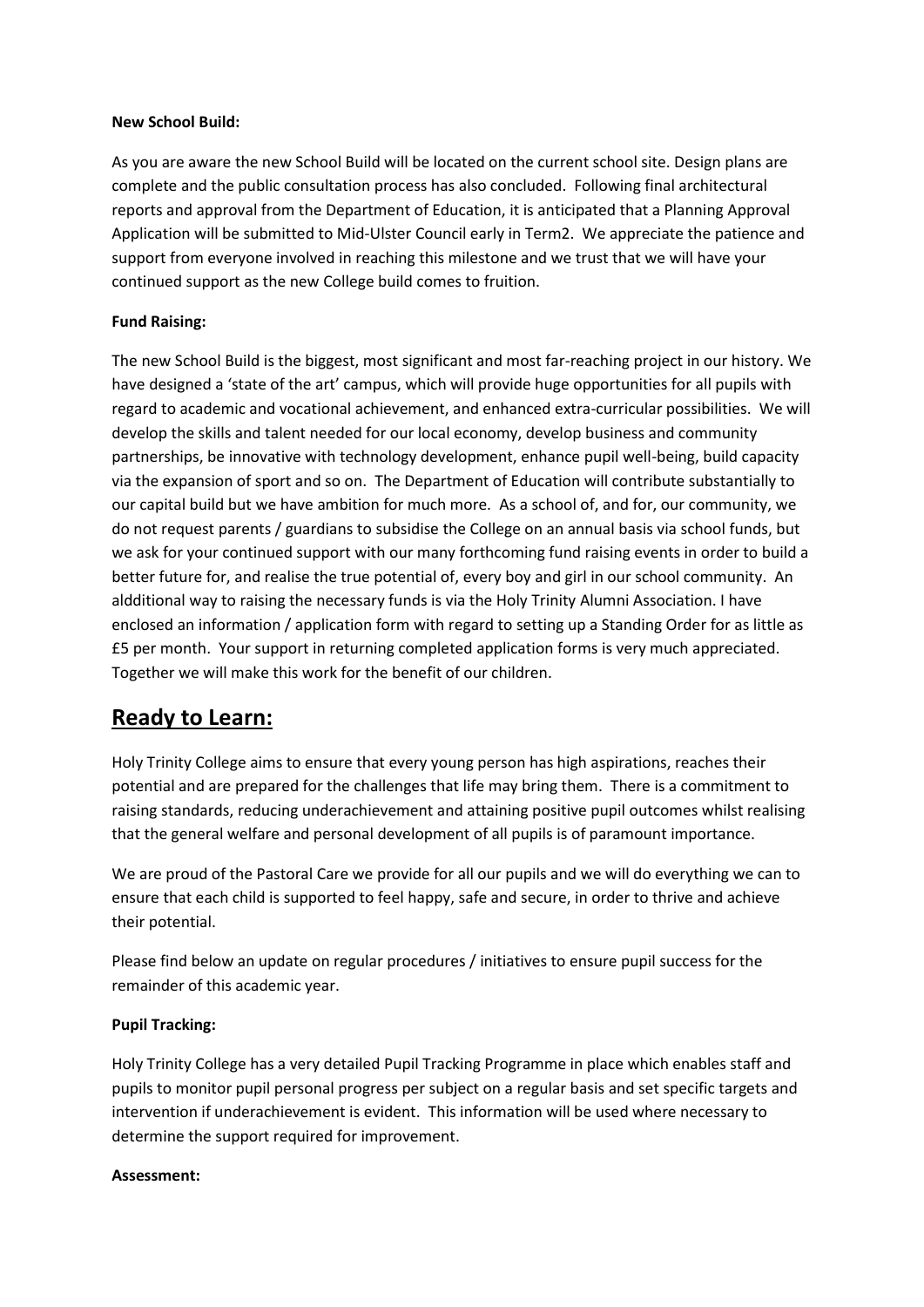A series of 4 key assessments will be held throughout the academic year to ensure more rigorous testing and pupil progress updates. Some assessments have already occurred but all assessment dates are outlined below:

# **Assessment Week 1: 15 th – 19th October 2018 – Interim Assessment**

**Assessment Week 2: 6 th – 12th December 2018 – Formal Assessment**

**Assessment Week 3: 27th Feb – 5 th March 2019 – Interim Assessment**

## **Assessment Week 4: 10th – 14th June 2019 – Formal Assessment**

You will be notified in advance of these dates and it is important that your child is present to complete each Assessment. All assessment results/grades will be recorded within the Pupil Tracking Programme. Please refer to the Student Planner for a detailed overview of both the Pupil Tracking and Assessment Programmes.

## **Conduct:**

**High expectations** and **exemplary behaviour** is required from all pupils at all times. We believe that pupils will learn best in an ordered environment where there are positive relationships based on equality and mutual respect for all in the school community. Pupils are taught and encouraged to choose responsible behaviour and their progress is monitored via a Points Reward System of Positive Achievements and Behaviour Incidents. The College aims for every pupil to be happy at school and to be the best that they can be. The same applies when walking to and from school or travelling by bus. Please be mindful that when you are wearing the Holy Trinity College uniform, you are representing the College and should behave accordingly.

## **Appearance:**

**Full College uniform** must be worn at all times and with pride. Indeed, the standard of uniform for all pupils is exemplary and we appreciate your support in ensuring that pupils present neat and tidy at all times, and take pride in their personal appearance. The top button of boys' shirts must be fastened and Clip-on Ties are compulsory for boys in Years 8 – 12. Please note that only school scarves are permitted to be worn, and 'hoodies' are not an accepted item of our uniform. Shaven or extreme dyed hair styles will not be accepted. Boys' hair styles should be no longer than collar length. Facial or body piercings are not permitted. Pupils who wear facial piercings will be requested to remove the item (see Positive Behaviour Policy). Piercings should not occur during the course of the school year. Girls may wear a small gold/ silver stud/ sleeper (removed for PE lessons). These procedures are in the interests of Health and Safety.

# **Attendance and Punctuality:**

Full attendance is essential every day for effective learning and success. In Holy Trinity College, pupils are expected to attend school and achieve a minimum of 95% attendance. Pupils are expected to be on the premises by 8.40am and to be in the designated Room/Hall for Registration/ Assembly by 8.45am. If a pupil arrives to school after 8.45am, he/she should present to the General Reception where he/she will be recorded as being 'late'. If there is a reason for being late, the Parent/Guardian must present a note of explanation or telephone the School. Lateness to school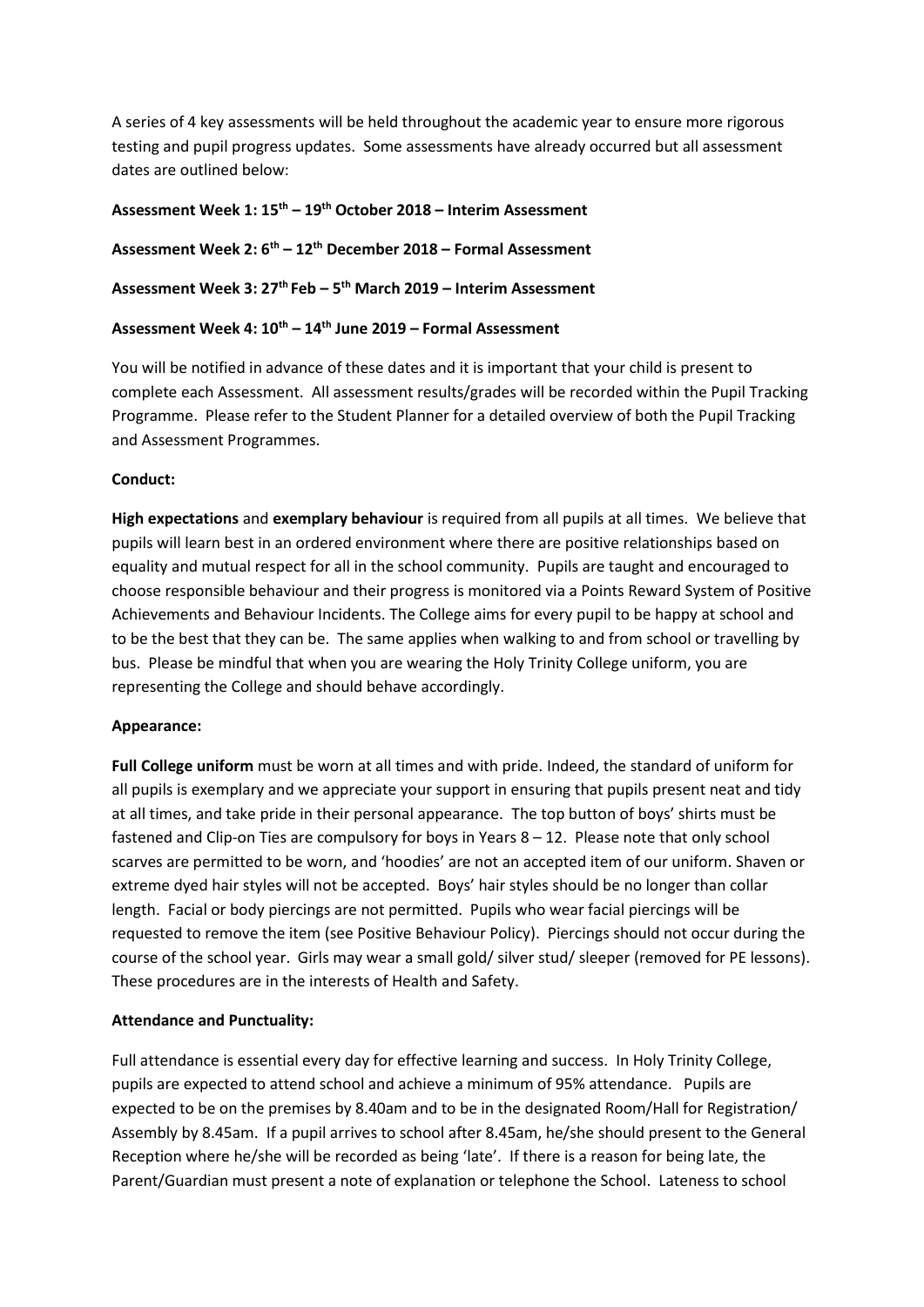will merit one behaviour point if there is no explanation. Punctuality to each subject period is also important. Please ensure that **medical appointments** (doctor/dentist) are made before or after the school day. **Family holidays** should not be arranged during term-time. Such absences cannot be authorised by the school.

# **Truancy Call:**

The 'Truancy Call' system to monitor pupil attendance operates daily. A text message will be forwarded to the 'priority 1 contact person' if your son / daughter is marked absent from school and you will be able to respond in the same manner. In the event of your child being absent, please inform the College before 9.00am to avoid being contacted via 'Truancy Call'. Please ensure that any changes to contact details, eg, home address, telephone numbers, e-mail are forwarded to the General Office as soon as possible.

## **Homework:**

Homework enables pupils to **consolidate and extend the learning** that has taken place in class. Please ensure that all Homework is completed to a high standard and check that the Student Planner is being used on a daily basis to record all Homework tasks and the dates for completion of such tasks. Parents/Guardians should sign the Student Planner on a weekly basis.

## **Pupil Safety:**

Safety for all is of paramount importance. Pupils must **remain on the school premises** during the course of the day. Any request from a Parent/Guardian for a pupil to leave the school during the day should only be made in exceptional circumstances. All requests must be noted in the pupil's diary, signed by the Parent/Guardian and presented to the Head of Year immediately after morning Registration. Pupils must present to the General Reception to be collected by their Parent/Guardian and record the time of departure and the time of return.

Pupils should also be vigilant when travelling to and from school at this time of the year. They should be encouraged to wear reflective clothing/strips on schoolbags especially during the dark mornings and evenings when travelling between home, bus stops and school. In addition, pupils must wear seatbelts at all times when travelling on buses and in cars.

# **Pupil Safety On-Line:**

During Assembly and Form Periods, we raise awareness to our pupils regarding the use of the **Internet and Social Media**, eg Facebook, Snapchat, etc and the implications of potential risk. Please encourage your child to protect their personal information whilst online, as well as advising them about the risks of cyber-bullying. If your child is worried about potential risk, they should always tell an adult they trust if something upsets them online. Pupil personal safety is also addressed during Assembly. If you have any concerns, please contact any member of the Safeguarding Team. The Team members are Mrs Quinn, Mrs Skelton-Mc Kenna, Mrs Tracey and Mrs Russell.

# **Mobile Phones /Electronic devices:**

These items **should be switched off** upon entering the school gates (not on silent mode) and kept out of view for the remainder of the day. This includes break and lunchtimes. Where a mobile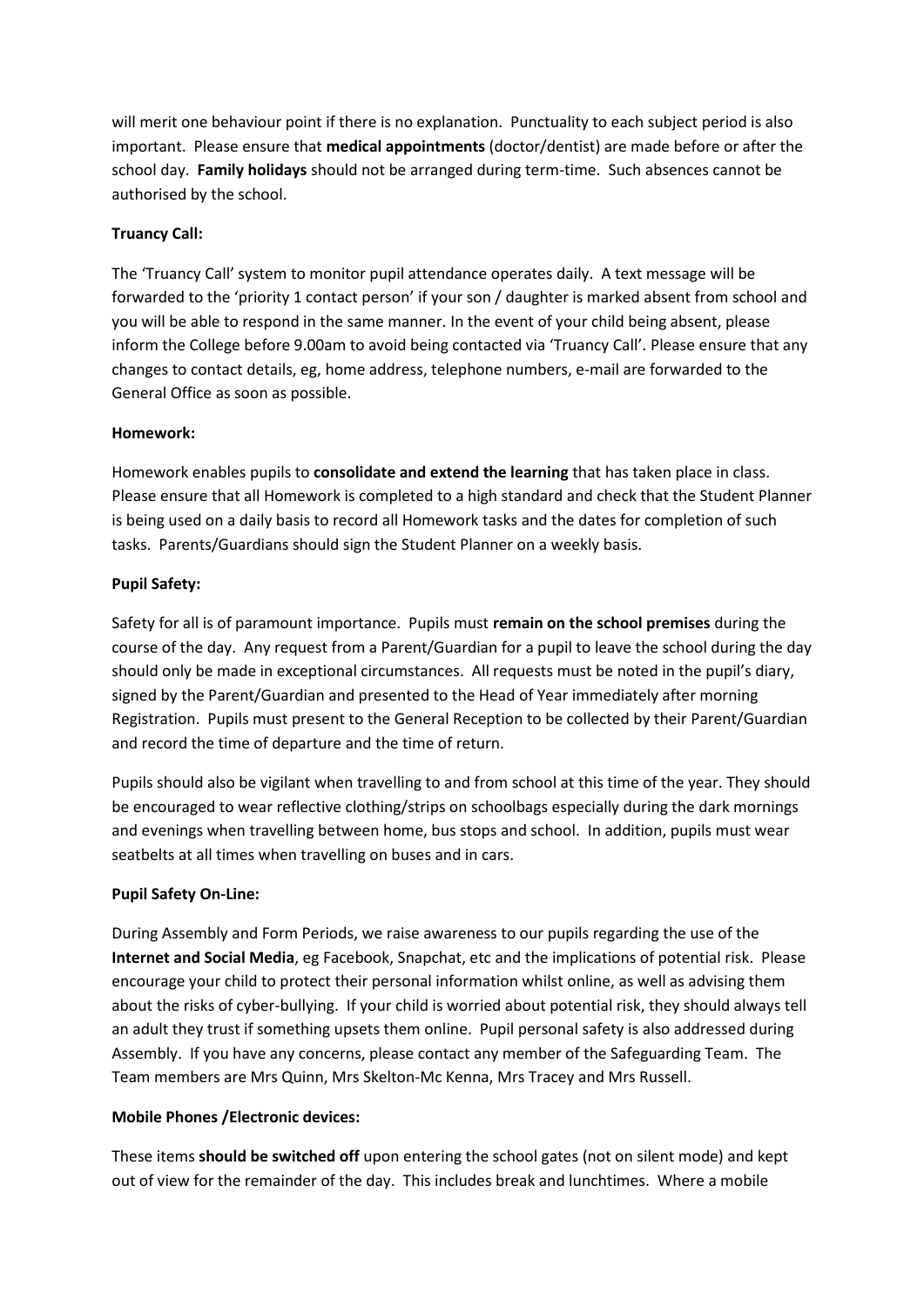phone/electronic device is seen or heard during the school day or whilst on an educational visit outside the college, it will be confiscated in the first instance and may be retrieved by the pupil from the General Reception at the end of the school day. A second and subsequent confiscation will result in a Parent/Guardian coming to the school to retrieve the item. Pupils are responsible for the safe keeping of mobile phones/electronic devices and not the College.

## **Adverse Weather:**

Pupil and Staff safety is of extreme importance at all times. In the event that there is a need to close the College due to exceptional weather, we will communicate with you in a number of ways; via the College website [www.holytrinitycollege.org](http://www.holytrinitycollege.org/) , the College Texting Service and/or the Northern Ireland BBC News Website . We will endeavour to keep the College open at all times. If you have any concerns, please do not hesitate to contact the College directly.

## **Additional Procedures:**

- **Equipment** all pupils must have a schoolbag with full equipment (pen, pencil, ruler, rubber), student planner and relevant books at all times. All pupils in Years  $8 - 12$  are expected to participate in PE lessons and wear the official school PE Kit.
- **Inappropriate Items** Any pupil who is found in the possession of inappropriate or hazardous items, will have the items confiscated. This may include items brought into school for the purpose of selling to make a personal profit, cigarettes including e-cigarettes / vaporizers or other dangerous items. Parents/Guardians will be invited to make an appointment with the Principal to retrieve these items and sanctions may apply.
- **Make-up** is not permitted for girls in Years 8 12. Light foundation is only permitted in Years 13 and 14
- **Sleep Deprivation** Adequate sleep is important for everyone in order to be alert and to function properly. Please ensure your child receives a minimum of 8 hours sleep each night, and relaxes away from computers, play stations etc before going to bed
- As a **Health Promoting School**, breakfast is available every morning in the College Canteen. There is no necessity for pupils to visit shops en route to school. Crisps, Chewing Gum and Fizzy drinks such as BPM, Coke, Boost, Lucozade are not permitted in school.
- **Please note: A number of our pupils have severe allergies to nut based products**. **Pupils are not permitted to bring Nuts or any products containing a 'nut' substance into the College at any time.**

As a Parent / Guardian, we value your support and we hope that you are well informed about the progress of your child and the College in general. Your partnership will enable the College to uphold its high expectations and by working together, a positive learning experience will ensure your child has the potential to succeed.

The College will re-open for all pupils on Monday  $7<sup>th</sup>$  January 2019.